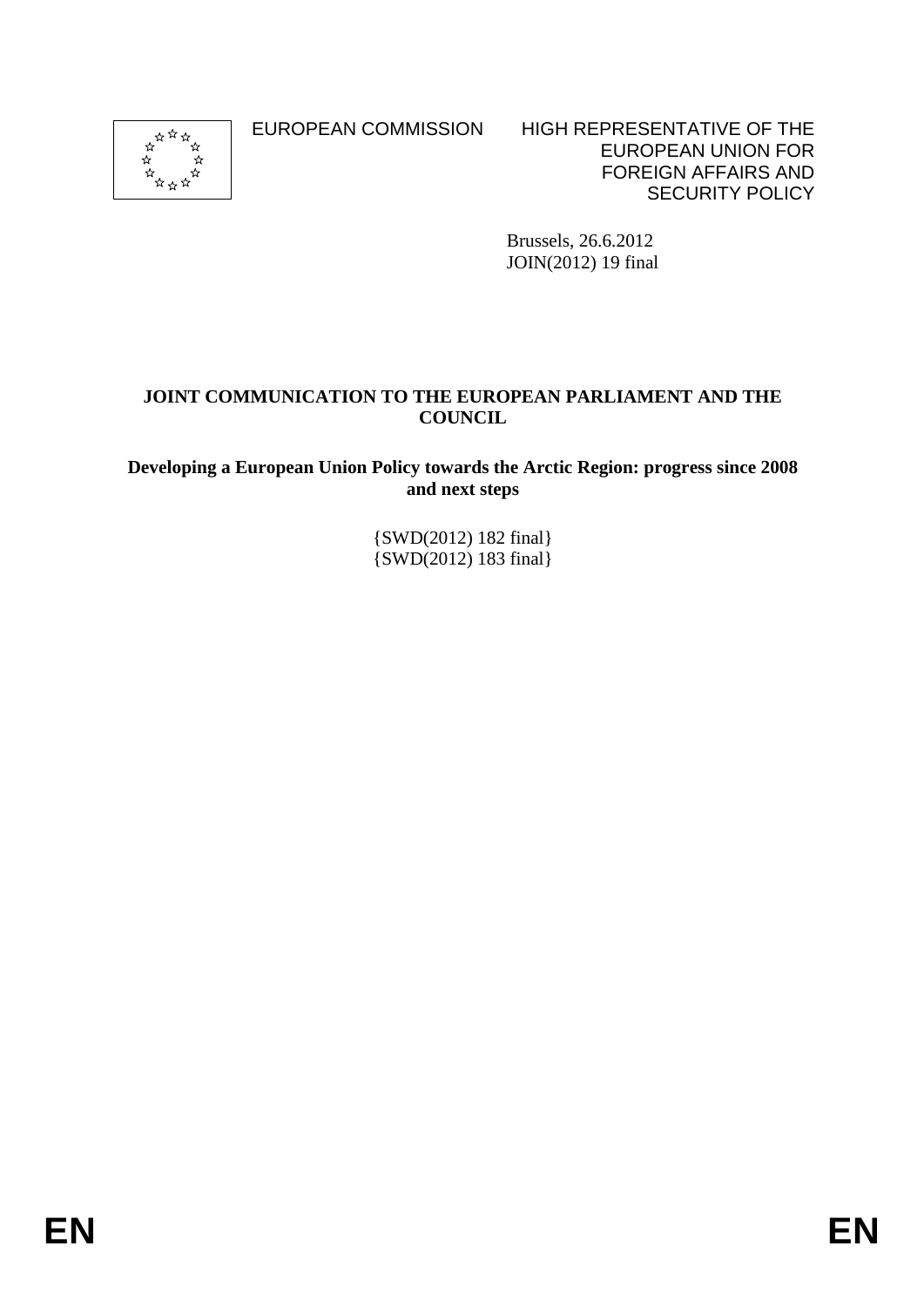### **JOINT COMMUNICATION TO THE EUROPEAN PARLIAMENT AND THE COUNCIL**

#### **Developing a European Union Policy towards the Arctic Region: progress since 2008 and next steps**

#### **Executive Summary**

As climate change and economic development accelerate in the Arctic region, the European Union should step up its engagement with its Arctic partners to jointly meet the challenge of safeguarding the environment while ensuring the sustainable development of the Arctic region. Nowhere is climate change more visible than in the Arctic, which is a vital and vulnerable component of the Earth's environment and climate system. The melting of the Arctic sea ice is progressing rapidly, resulting in self-accelerating global warming<sup>1</sup>, and affecting ecosystems as well as the traditional livelihoods of indigenous peoples.

This joint Communication of the Commission and the High Representative sets out the case for increased EU engagement in Arctic issues. It follows an application by the European Commission on behalf of the EU for permanent observer status on the Arctic Council cosigned by Vice President Ashton and Commissioner Damanaki as well as a visit by High Representative / Vice President Ashton to the Arctic (Rovaniemi, Kiruna and Svalbard) in March 2012. Since 2008, when the Commission adopted its first Communication on the Arctic, the EU has established itself as a key supporter of the Arctic region. It has raised awareness of the impact it is having on the Arctic environment and of the potential for sustainable development in the Arctic region for the benefit of both the local Arctic population and the EU.

Indeed, the rapidity of change in the Arctic provides a strong rationale for the EU's commitment to environmental protection and the fight against climate change. It also calls for increased EU investment in climate change research in the Arctic, as a basis for further global and regional action.

- 2005-2010 has been the warmest period ever recorded in the Arctic.
- The Arctic Ocean is projected to become nearly ice-free summer within the next 30 to 40 years.
- Arctic glaciers, ice caps and the Greenland Ice Sheet contributed over 40% of the global sea level rise observed between 2003 and 2008.

(Source: Arctic Monitoring and Assessment Programme, 2011 assessment of the impacts of climate change on Snow, Water, Ice and Permafrost in the Arctic (SWIPA))

The changing Arctic landscape is now opening up to new transport lanes and the exploitation of both natural and mineral resources. While this will be of benefit for the regional and global economy, it will also have repercussions on the Arctic's fragile environment if not managed

<u>.</u> 1

The ice melting enhances the dramatic effects of climate change in the Arctic and in particular the acceleration of global temperature increase through lower albedo.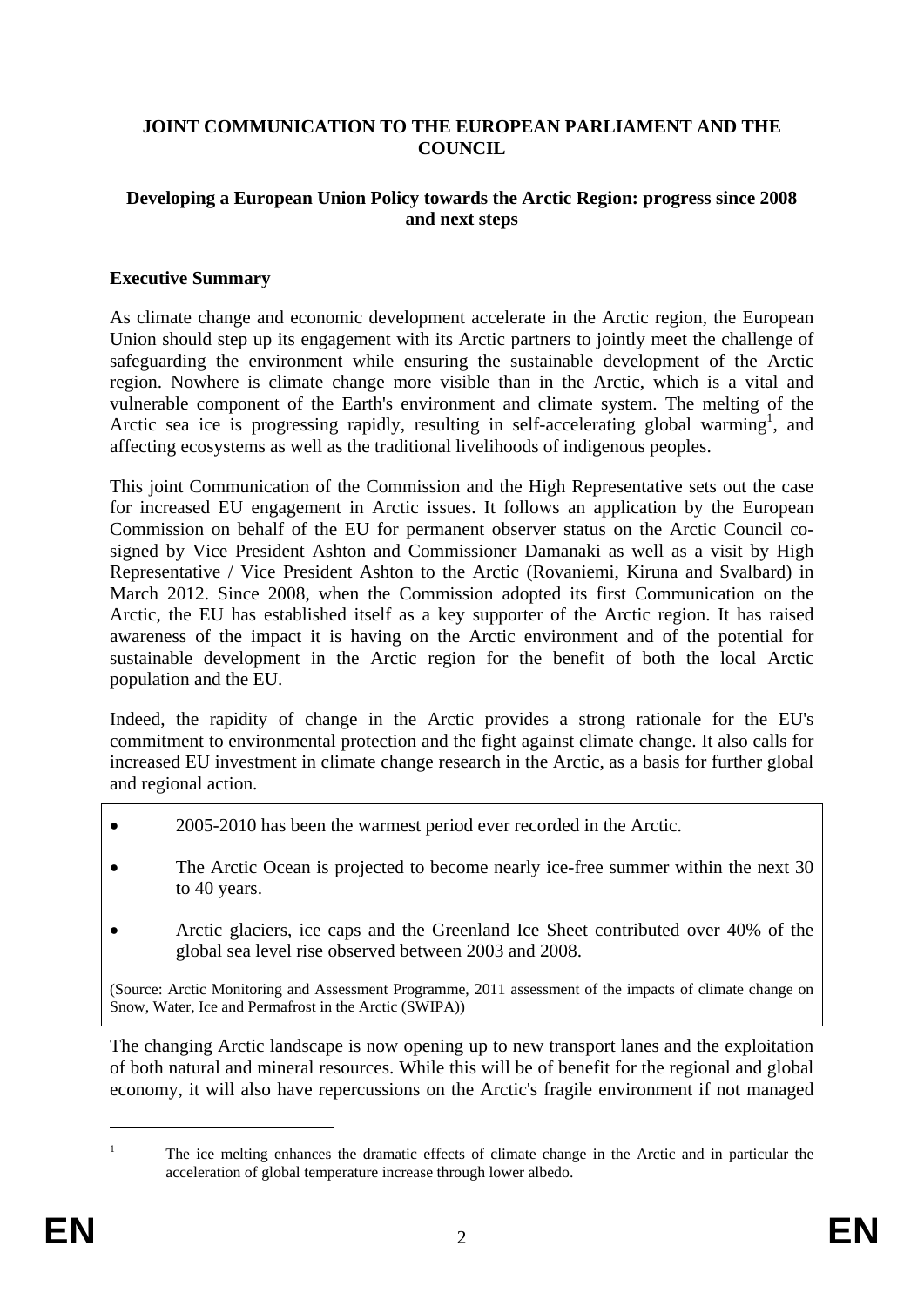with the utmost care. New technology and an extensive knowledge base will be required to ensure economic opportunities do not come at the expense of the highest environmental standards and the preservation of the unique Arctic environment.

- According to the US Geological Survey (2009), the Arctic holds 13% of undiscovered oil and 30% of undiscovered gas supplies.
- Extending from Europe to Asia, the Northern Sea Route could shorten the time taken by cargo vessels to travel between the Pacific and the Atlantic by about one third. For instance, the Yokohama-London route via the Suez Canal is 11,447 nautical miles and would be around 7,474 nautical miles via the Northern Sea Route.
- 88% of the EU's total output of iron ore is produced in the Barents Region.
- There are approximately 4 million people living in the Arctic. Indigenous peoples make up about 10% of the total Arctic population.

The Arctic is an area of growing strategic importance. It is an example of successful international co-operation contributing to peace and security in the region. The recent conclusion of the Treaty between the Kingdom of Norway and the Russian Federation concerning Maritime Delimitation and Cooperation in the Barents Sea and the Arctic Ocean is a positive example of such cooperation. Arctic states co-operate on the basis of the existing international legal order, notably the UN Convention on the Law of the Seas. The Arctic Council is emerging as the leading regional body, in which all Arctic states, as well as indigenous peoples, are represented.

The European Union has an important role to play in supporting this successful co-operation and in helping to meet the challenges that now confront the region. The European Union is the world's strongest proponent of greater international efforts to fight climate change, through the development of alternative energy sources, resource efficiency and climate change research. It has three (and with Iceland potentially four) Arctic Council states amongst its members. The European Union is also a major destination of resources and goods from the Arctic region. Many of its policies and regulations therefore have implications for Arctic stakeholders. The European Union wants to engage more with Arctic partners to increase its awareness of their concerns and to address common challenges in a collaborative manner.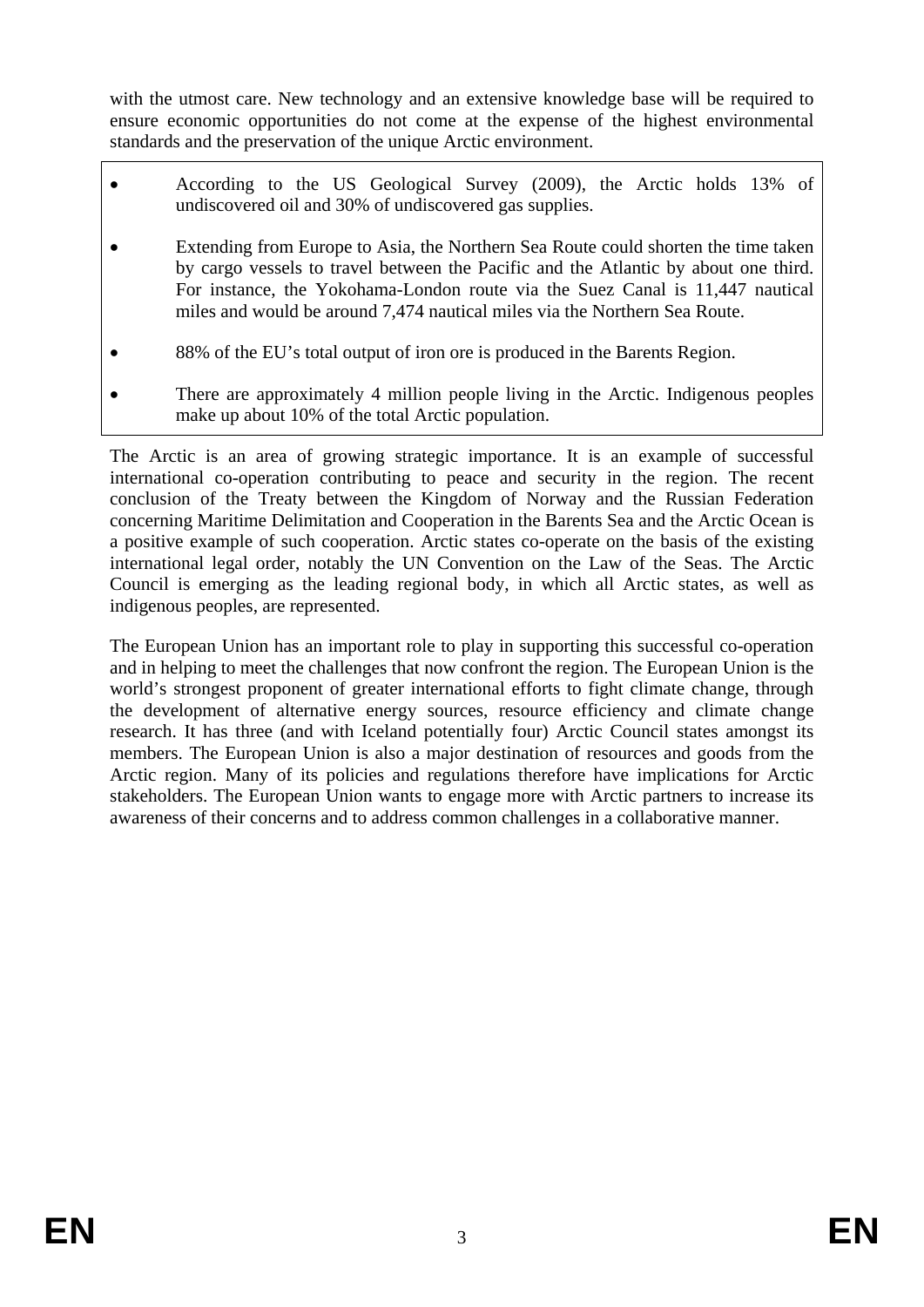# **Elements of the EU's Arctic contribution :**

- **Fighting climate change:** The EU is on track to meet its Kyoto target, has incorporated its 20% greenhouse gas reduction commitment into law and is committed to the long-term target of 80-95% reduction of its emissions by 2050.
- **Research on the Arctic environment:** The Commission has carried out a pioneering assessment of the EU's current and future Arctic footprint which shows that the EU has a significant impact on the socio-economic and environmental aspects of the Arctic region.
- **Investing in sustainable development in the North:** The EU is providing over €1.14 billion to develop the economic, social and environmental potential of the Arctic regions of the EU and neighbouring areas for 2007-2013.
- **Reducing future uncertainties and monitoring changes in the Arctic region:** The EU, through the Seventh Framework Programme (FP7), has contributed around  $\epsilon 200$ million of EU funds to international research activities in the Arctic.
- **Shipping and maritime safety:** As almost 90% of EU external trade is carried out at sea, the EU has significant experience in shipping, ship-building, satellite navigation, search and rescue as well as port infrastructure development.

This Communication reviews the EU's contribution to the Arctic since 2008, and sets a path for future engagement with Arctic partners. Taking a comprehensive approach to Arctic issues, this new Joint Communication underlines the need for a coherent, targeted EU approach towards the Arctic, building on the EU's strengths, promoting responsible development while engaging more extensively in dialogue and cooperation with all Arctic stakeholders.

The Commission and High Representative are proposing to further develop the EU's policy towards the Arctic. The EU will

- Support research and channel **knowledge** to address the challenges of environmental and climate changes in the Arctic;
- Act with **responsibility** to contribute to ensuring economic development in the Arctic is based on sustainable use of resources and environmental expertise;
- Intensify its constructive **engagement** and dialogue with Arctic States, indigenous peoples and other partners.

In the first part of this Joint Communication, the Commission and High Representative propose a set of building blocks for the EU's constructive engagement in the Arctic to tackle the challenge of sustainable development and to promote the effective stewardship of the ecosystem.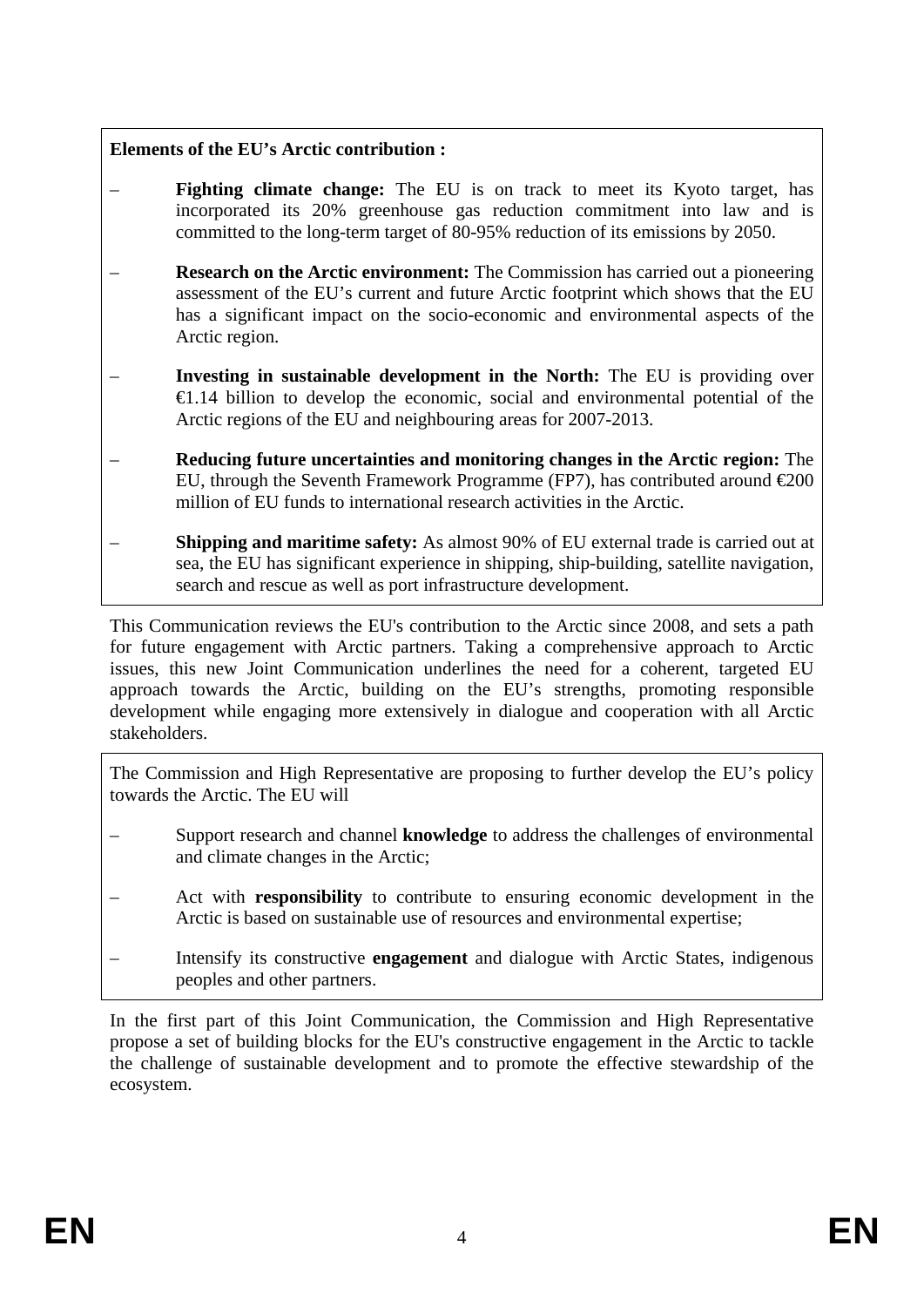The second part of the Communication responds to the Council's request for follow-up to its Conclusions on Arctic issues<sup>2</sup> and the European Parliament's Resolution on a sustainable EU policy for the High North<sup>3</sup>. It highlights the increasing range of activities the EU is undertaking in the region and reviews the issues outlined in the Commission Communication on "The EU and the Arctic Region", published in November 2008<sup>4</sup>. Further detailed information on the progress made in the policy areas mentioned in this Communication is included in two accompanying documents:

1. Staff Working Document 'Inventory of activities in the framework of developing a European Union Arctic Policy';

2. Staff Working Document 'Space and the Arctic'.

The Commission and High Representative will moreover engage in a broad dialogue and consultation process with Arctic states, indigenous peoples and other relevant stakeholders. This will assist the EU in further refining its policy stance and ensure that the EU's future contribution to the Arctic has the support of regional stakeholders and is supportive of the common actions of Arctic states.

The Commission and High Representative look forward to discussions with the Council and European Parliament on this Communication.

# **Part 1 Meeting the challenge: the Way Forward**

In 2008, the Commission set out three main policy objectives:

- protecting and preserving the Arctic in unison with its population;
- promoting the sustainable use of resources;
- international cooperation.

EU action since 2008 has led to tangible results<sup>5</sup> in the fields of environmental protection, research, and economic development, and the particular emphasis on the protection of the Arctic environment remains the cornerstone of the EU's policy towards the Arctic. However, given the evident speed of change in the Arctic, the time is now ripe to refine the EU's policy stance towards the region, take a broader approach, and link it with the Europe 2020 Agenda for smart, sustainable and inclusive growth while continuing to support every effort to ensure the effective stewardship of the fragile Arctic environment. In addition, the EU's contribution on Arctic issues should be supportive of the efforts of Arctic states and take account of the needs of indigenous and local communities.

<sup>2</sup> Council Conclusions on Arctic Issues, 2985th Foreign Affairs Council Meeting, Brussels, 8 December 2009.

<sup>3</sup> P7\_TA(2011)0024 of 20 January 2011

<sup>4</sup> COM(2008) 763 of 20 November 2008.

<sup>5</sup> An overview of key activities and results are set out in the second part of this Communication as well as the Staff Working Paper "Inventory of Activities in the framework of developing a European Union Arctic Policy".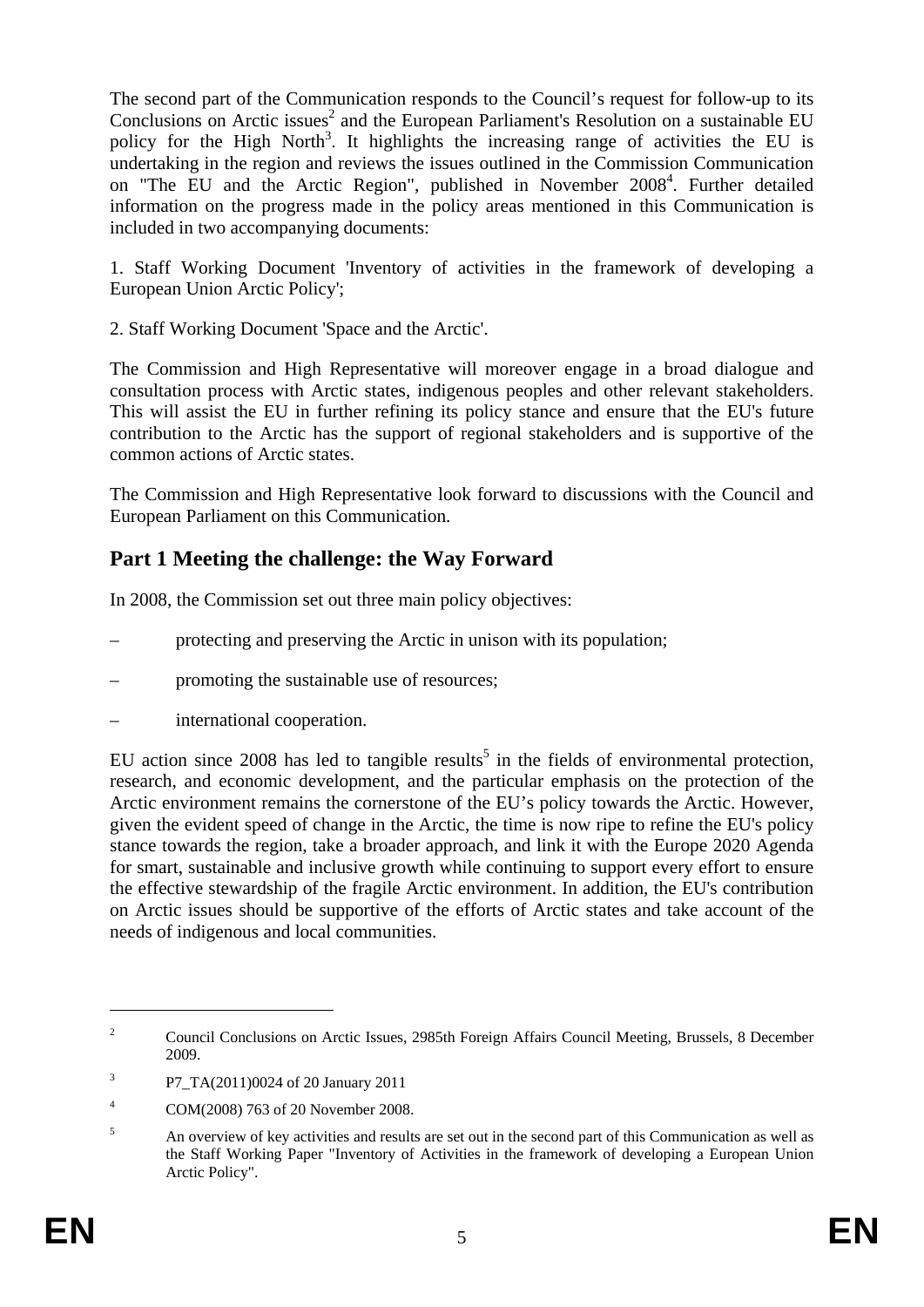This document therefore briefly sets out a way forward that can be summarised in three words: **knowledge, responsibility and engagement**.

# **1. KNOWLEDGE**

Faced with potential global temperature rises, robust scientific understanding is needed of the scale and speed of climate change in the Arctic and how this is affecting the rest of the world. Sustainable development in the Arctic will rely heavily on continuous measurement of how increasing human activity is affecting the region's fragile environment. The EU will therefore target its actions on knowledge: to further our understanding of the Arctic by investing in Arctic research, developing Arctic monitoring from space, supporting information and observation networks, while building know-how and technical expertise.

### **1.1 Developing environmental expertise and dialogue and enhancing the protection of the Arctic environment**

The EU is committed to protecting the global environment and will support every effort to ensure the effective stewardship of the fragile Arctic environment.

- The EU will work with others to combat global climate change, to safeguard the Arctic environment, and to improve scientific knowledge to meet these challenges.
- For instance, in April 2012 the European Commission joined the Climate and Clean Air Coalition to Reduce Short-Lived Climate Pollutants. This initiative should complement the necessary UN efforts to reduce global greenhouse gas emissions.
- The EU is committed to establishing a legally binding global instrument to cover the life-cycle of mercury use under the auspices of the United Nations Environment Programme (UNEP), which is of particular importance to the Arctic region.

# **1.2 Meeting tomorrow's challenges through research**

Under the Europe 2020 flagship initiative "Innovation Union"<sup>6</sup> and Horizon 2020<sup>7</sup>, the proposed investment programme for research and innovation for 2014-2020, the Commission is refocusing the EU's research and innovation policy on the challenges facing our society. These include climate change, energy and resource scarcity, health and demographic change, as well as water and food security. Policy-relevant results will be sought in order to inform economic and political decision-making. The proposed funding for Horizon 2020 ( $\bigcirc$ 80 billion) represents a significant increase on previous EU research programmes, and will allow the EU to make an even more significant contribution to Arctic research. The Commission will also:

• continue its outreach to other parts of the world, including Arctic Council members, in pursuit of international solutions to societal challenges that transcend Europe;

<sup>6</sup> COM(2010) 546 of 6 October 2010

<sup>7</sup> COM(2011) 808 and accompanying proposals COM(2011) 809, COM(2011) 810, COM(2011) 811 and COM(2011) 812 of 30 October 2011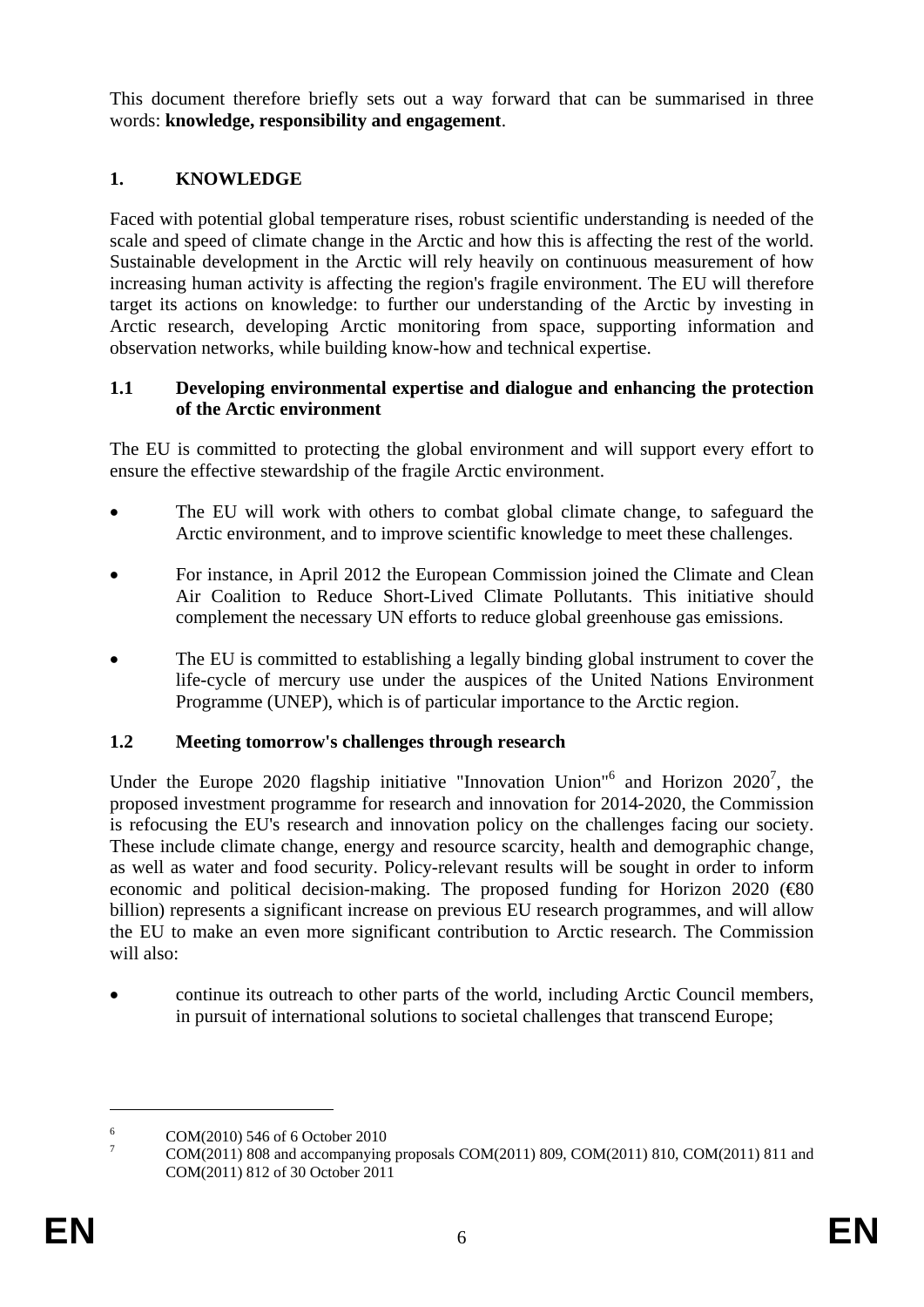step up cooperation with Arctic partners on the roll-out of research infrastructures which need to be developed on an international scale.

The EU will therefore seek broad cooperation with states that are active in the field of multidisciplinary Arctic research and in establishing research infrastructures. The alignment of Arctic research programmes will be an important contibution to knowledge and will increase the efficiency of research programmes while maximising their impact.

Due consideration will be given to the social and economic dimensions of the challenges, such as climate and environmental change and its impact on local populations and economic activity.

# **1.3 Harnessing information**

Bringing together existing information sources is the best way of making sure that policymakers are well informed and that the development of the Arctic can proceed in a manner that is responsible and brings benefits to Arctic states and local communities:

- Building further on its landmark 'EU Arctic Footprint and Policy Assessment'<sup>8</sup>, the Commission will further promote the sharing of information with Arctic states and other interested parties to support policymaking. This would also include information from operational monitoring and observation, remote sensing, research as well as community-based monitoring and traditional knowledge.
- The Commission will implement a preparatory action, approved by the Budgetary Authority with a budget of  $\bigoplus$  million, for a strategic assessment of the impact of development in the Arctic. The project will also follow up the suggestion in the 2008 Communication to explore possibilities for creating a European Arctic Information Centre and, for this purpose, will test the feasibility of an Arctic information platform based on a network of leading Arctic research centres and universities within and outside the EU.

The EU will work with Arctic states on enhancing monitoring and surveillance capabilities, including the use of satellites.

- Earth-orbiting satellites are essential tools for communication, navigation and observation in the Arctic. EU satellite programmes are already providing considerable support to those living and working in the region. This will be enhanced with the planned deployment of Galileo and the new Sentinel satellites under the Global Monitoring for Environment and Security (GMES) Programme. The Sentinel satellites will enable the thickness and extent of sea ice to be monitored. In addition, they could contribute to the implementation of the recent agreement between the Member States of the Arctic Council on Search and Rescue.
- The EU is developing, in cooperation with Member States, a platform to pool data on the state of the seas in and around Europe and high-resolution sea-bed mapping, by 2020. The sea-bed maps could provide assistance in establishing safe transport routes in Arctic waters.

<sup>8</sup> http://arctic-footprint.eu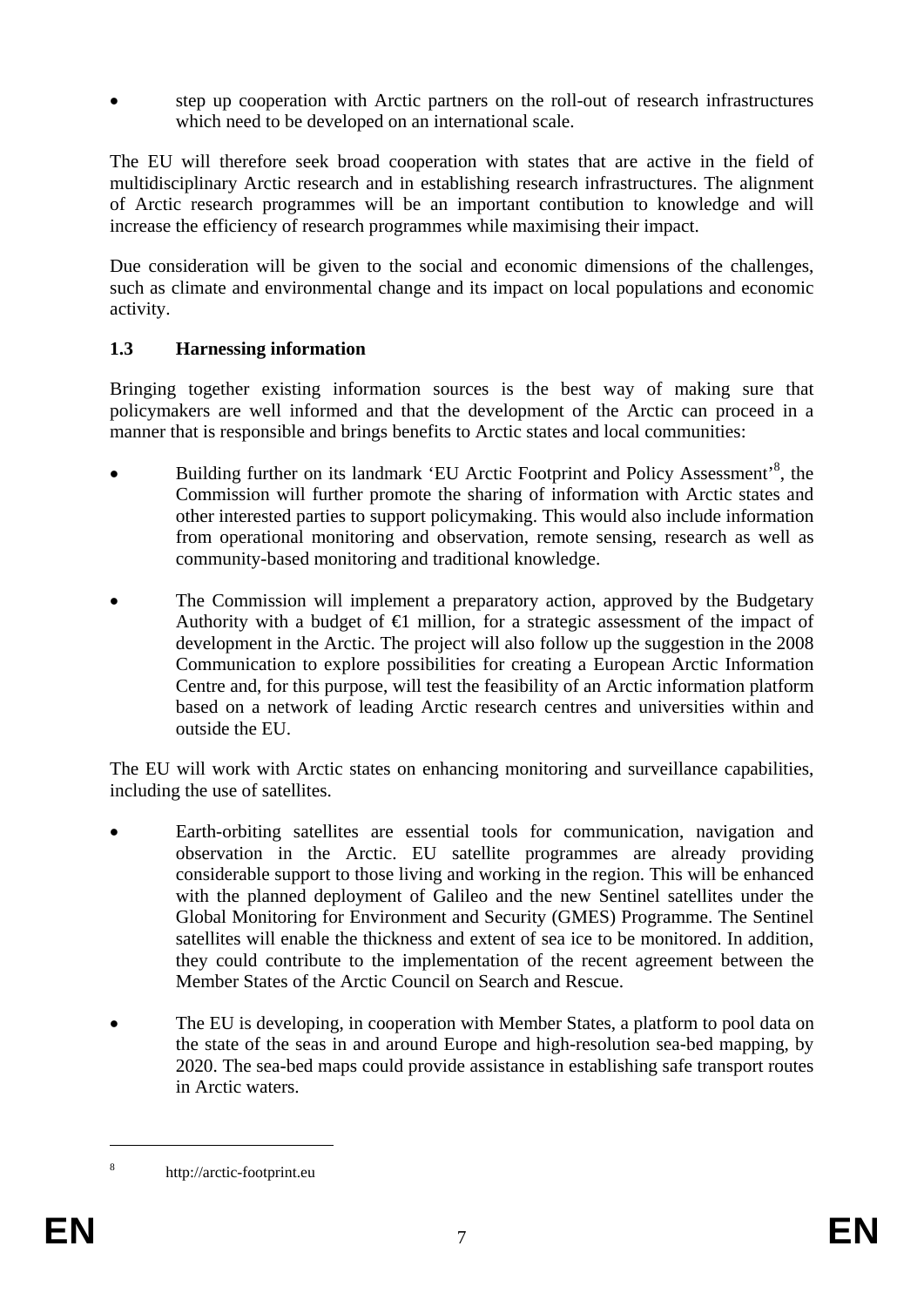• The EU will support the Shared Environmental Information System initiative (SEIS), and put in place a network providing online access to environmental data, as well as the recent establishment of the Sustained Arctic Observing Network (SAON), designed to strengthen international engagement on coordinated pan-Arctic observing and data sharing systems that serve societal needs, particularly related to environmental, social, health, economic and cultural issues.

# **2. RESPONSIBILITY**

The EU has strong links with the Arctic: not only from historical, economic and geographical perspectives, but also as an importer of natural resources and through its wider concern and responsibility of the global environment. The Arctic offers both challenges as well as opportunities that will significantly affect the life of European citizens in future generations. With these challenges and opportunities come responsibilities. The EU believes it should contribute responsibly to the Arctic, through its funding programmes as well as promoting safe and sustainable management and use of resources in the region.

# **2.1 EU funding for sustainable development**

Over recent years EU regional funding and other cooperation programmes and agreements have invested substantially in the development of the Arctic region. The geographic scope of some programmes covers not only EU Member States, but also includes Greenland, Iceland, Norway and the Russian Federation.

- By reinforcing and interlinking the various funding initiatives at its disposal (European Regional Development Fund (ERDF), European Social Fund, Cohesion Fund, European Agricultural Fund for Rural Development, European Maritime and Fisheries Fund and the Instrument for Pre-Accession Assistance) the EU can have a positive impact on the development of the Arctic for the benefit of local communities and indigenous peoples. In the spirit of the Europe 2020 strategy, the Commission would be willing to discuss with relevant Member States on how the funding opportunities under the 2014-2020 multi-annual financial framework could contribute to this objective. It will be important to ensure that the programmes financed by the EU are effective, accessible, and meet the development needs of local populations.
- As its largest contributor the EU is committed to the Support Fund of the Northern Dimension Environmental Partnership (NDEP), which provides grants to projects in the Barents region of the Arctic for environmental and nuclear clean-up activities. Work is continuing on the Archangelsk Municipal Water and Wastewater Services project with an  $\epsilon 8.2$  million grant. The project will reduce direct discharges of waste water and improve energy efficiency.
- The geographic scope and priorities of future external action, regional and crossborder cooperation programmes (e.g. Northern Periphery) could be broadened to allow more circumpolar cooperation and ensure that the EU's contribution to development across the Arctic region is maximised.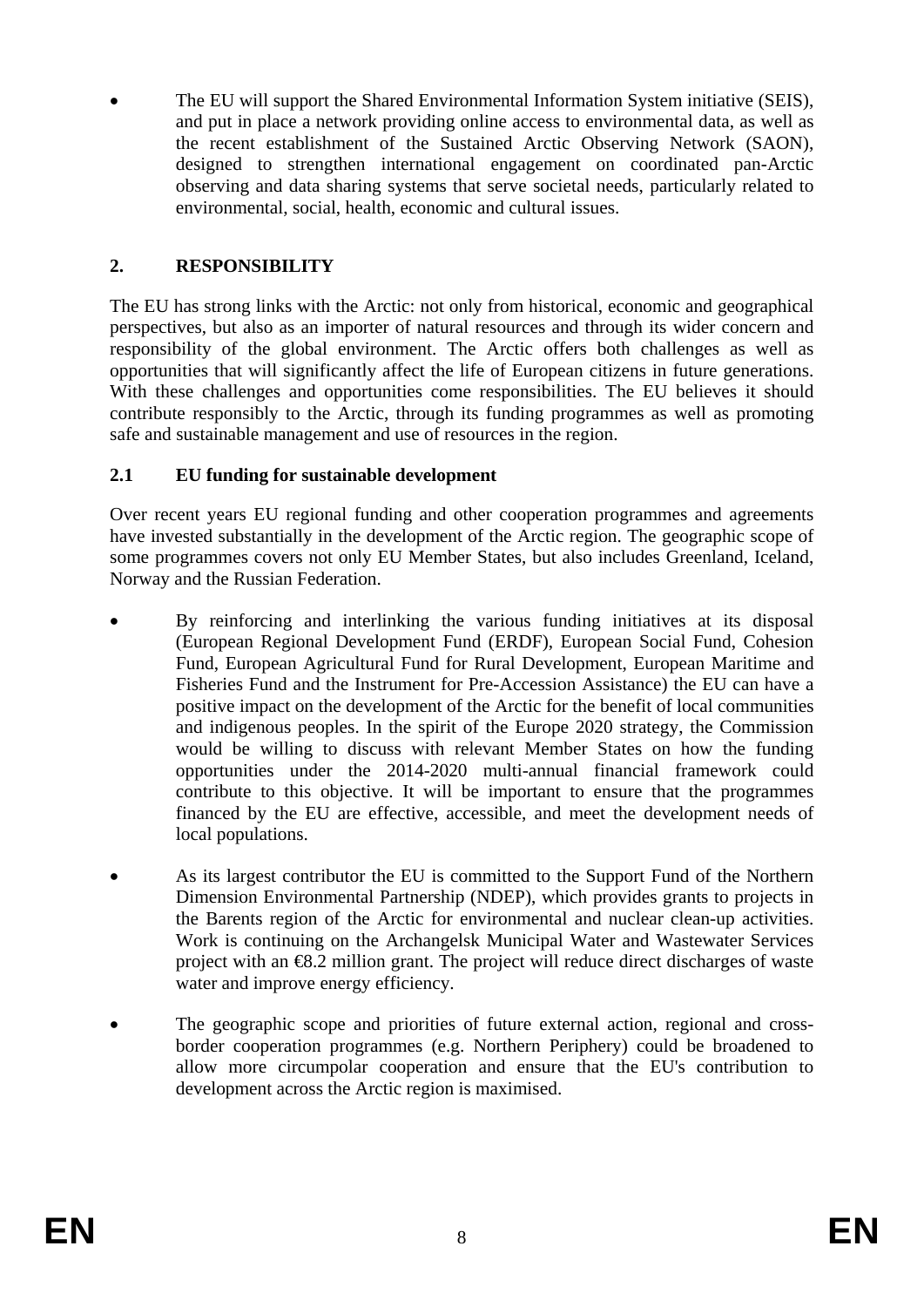#### **2.2 Promoting the sustainable management and use of resources**

The Arctic states and the EU have a shared interest in ensuring that the Arctic's natural resources both on land, at sea, and at or below the sea-bed are utilised in a sustainable manner that does not compromise the Arctic environment and benefits local communities.

- In view of increasing mining and oil extraction activities in the Arctic region, the EU will work with Arctic partners and the private sector to develop environmentally friendly, low-risk technologies that could be used by extractive industries. For example, Nordic-based mining companies as well as universities and researchers are crucial partners in related FP7 projects such as ProMine<sup>9</sup> and I<sup>2</sup>Mine<sup>10</sup>. A proposal for a Regulation on the safety of offshore oil and gas prospection, exploration and production activities<sup>11</sup> was presented by the Commission on  $27$  October 2011.
- The Commission proposal for a strengthened partnership between EU and Greenland also provides for the possibility to cooperate regarding the protection of Greenland's environment, while ensuring the development and diversification of its economy. The partnership would also allow for an enhanced dialogue on natural resources in order to share know-how and experience. In the framework of the EU-Greenland partnership, a letter of intent on co-operation in the area of mineral resources was signed on 13 June.
- Arctic shipping should also be developed sustainably. While there is no immediate prospect of year-round shipping in Arctic waters, the EU is prepared to assist in the development of sustainable shipping, for example in the Northern Sea Route. Safety and environmental impacts are major concerns in this regard. The Commission and EU Member States are following developments in Arctic sea transport closely, including the traffic and frequency of merchant ships and cruise passenger vessels on the Northern Sea Route, the North-West Passage or Arctic waters in general, as well as any practices or requirements of coastal states with effects on international navigation. The EU, through the Commission and Member States, supports the development of a mandatory "Polar Code" by the IMO. The Galileo satellite system for global navigation and positioning, when operational from 2014, should in conjunction with similar systems also support increased safety and Search and Rescue (SAR) capability in the Arctic.
- As shipping accidents could cause significant damage to the environment, the Commission, with the assistance of the European Maritime Safety Agency, is therefore supporting the work of the Arctic Council on emergency preparedness, prevention and response measures as well as following up on the recommendations on maritime safety from the 2009 Arctic Marine Shipping Assessment.
- As a major consumer, importer and technology provider of energy and raw materials, the EU has an interest in the resource policy developments in the Arctic states. The EU will look to build stable and long-term partnerships with suppliers such as Canada, Norway, the Russian Federation, the US and other relevant partners. As a

<sup>9</sup>  $\frac{9}{10}$  http://promine.gtk.fi/

 $\frac{10}{11}$  http://www.i2mine.eu/

COM(2011) 688 of 27 October 2011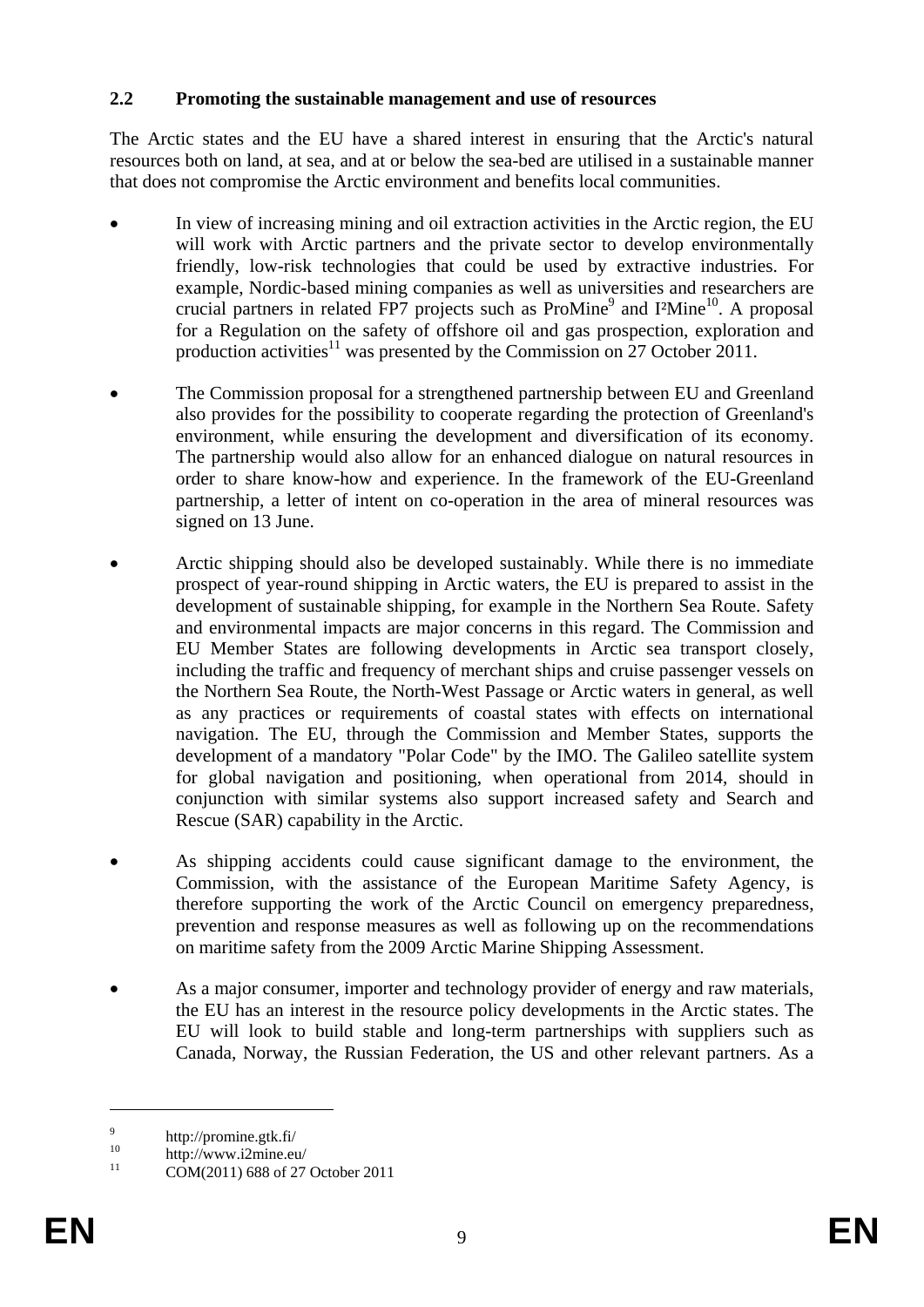priority, within the scope of the external pillar of the Raw Materials Strategy<sup>12</sup>, the EU will actively pursue a raw materials diplomacy with relevant Arctic states with a view to securing access to raw materials notably through strategic partnerships and policy dialogues. Moreover, sustainable management of resources would provide a significant contribution to the social and economic development of, for example, the Barents Region.

- One third of fish caught in the Arctic are sold on the European market. Studies show that this figure could increase as fish stocks may move north as a result of warming seas. The EU is keen to ensure good cooperation with Arctic states in the sustainable management of marine biological resources. The EU supports the exploitation of Arctic fisheries resources at sustainable levels based on sound scientific advice, while respecting the rights of local coastal communities. In doing so, the EU continues to advocate a precautionary approach whereby, prior to the exploitation of any new fishing opportunities, a regulatory framework for the conservation and management of fish stocks should be established for those parts of the Arctic high seas not yet covered by an international conservation and management system. Indeed, the need for joint management of high seas fish stocks has been raised by the Commission at meetings of the North Atlantic Fisheries Ministers Conference. Regional Fisheries Management Organisations (RFMOs) could in principle extend their geographical scope for this purpose.
- As regards the issue of sealing, the Commission will report before the end of 2012 on the implementation of Regulation 1007/2009 in EU Member States, including the application of the exemption allowing for trade in seal products from hunts conducted by Inuit and other indigenous communities that contribute to their subsistence. The EU will respect the outcome of on-going procedures regarding this Regulation in the WTO and before the Court of Justice of the EU.
- The EU will explore further potential for innovative economic activities, such as the further development of the sustainable tourism, including eco-tourism, and renewable energy sectors. Indeed, Arctic tourism, in particular involving cruise ships, is increasing. The Commission supports and participates in the reviews and discussions taking place in the IMO, the Arctic Council and elsewhere on increasing cruise passenger ship safety the Arctic, especially in areas with limited search and rescue capability. EU regional as well as cross-border and transnational programmes for covering the Arctic regions of the EU support several projects developing new approaches to tourism in the Arctic<sup>13</sup>, such as the project Tourist Guide for Northern Periphery,  $14$  which is developing innovative information services for tourists.

## **3. ENGAGEMENT**

The EU intends to refine its developing Arctic policy in close cooperation with its Member States, the five non-EU Arctic states as well as local inhabitants, including indigenous peoples. Arctic states play a primary role in the region, both individually as well as in regional bodies. The EU acknowledges that an extensive legal framework applies to the Arctic Ocean,

<sup>&</sup>lt;sup>12</sup> COM (2011) 25 of 2 February 2011

<sup>&</sup>lt;sup>13</sup> http://www.interregnord.com/en/projects/north/1-trade-and-industry-development.aspx http://www.northernperiphery.eu/en/projects/show/&tid=82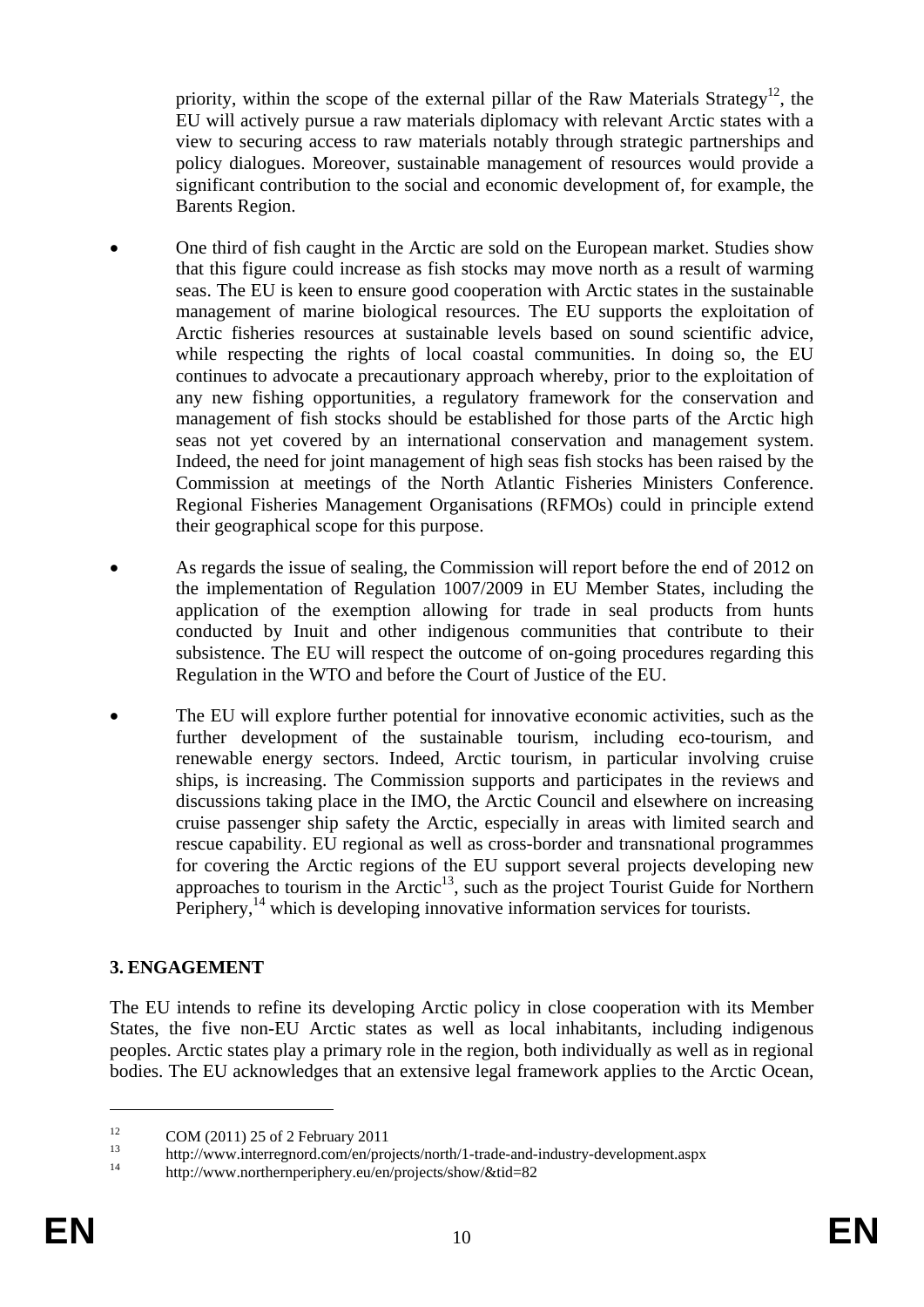including the UN Convention on the Law of the Sea (UNCLOS) and other relevant international instruments<sup>15</sup>, and considers UNCLOS as a key basis for the management of the Arctic Ocean. It also recognises the remarkable international cooperation already established between Arctic states and within the different Arctic regional fora. Maintaining good international cooperation in the Arctic region and supporting the region's stability is a key interest of the European Union.

The EU considers the Arctic Council to be the primary forum for international cooperation in the region. The Commission services, the European External Action Service (EEAS) and EU agencies have participated as *ad hoc* observers in Arctic Council meetings and engaged actively in its working groups. The Commission applied, on behalf of the EU, to become a permanent observer to the Arctic Council on 1 December 2008. Since criteria for the admission of observers were adopted in May 2011, updated information was submitted by the Commission in a letter co-signed by Vice President Ashton and Commissioner Damanaki to the Chair of the Arctic Council, Swedish Foreign Minister Carl Bildt in December 2011. Observer status, as defined by the Arctic Council itself, would allow the EU to intensify cooperation and make a positive contribution to the work of the Council. It would allow the European Union to gain detailed understanding of the concerns of Arctic partners, which will be important when developing its own internal policies. Observer status would complement the EU's Arctic engagement through the Barents Euro-Arctic Council and the Northern Dimension. The EU's engagement will include the following:

- The EU will seek to step up its cooperation on Arctic matters in its bilateral dialogues with all its Arctic partners - Canada, Iceland, Norway, the Russian Federation and the United States.
- The EU's engagement in Arctic matters will be further enhanced by Iceland's prospective EU membership (Iceland applied to become a member of the EU in June 2009) and contribute to addressing common concerns. The ongoing accession negotiations provide an additional framework to discuss certain policies relating to the Artic.
- As regards Greenland, relations with the EU are defined by the Overseas Association Decision and the comprehensive EU-Greenland partnership. On 7 December 2011, the Commission submitted a legislative proposal to renew the partnership for the period  $2014$ - $2020^{16}$ . As part of the future partnership, the Commission has proposed an enhanced dialogue on Arctic issues that would not only allow the EU to gain additional understanding of remote Arctic societies, but also allow for the sharing of valuable know-how on issues of mutual concern.
- It is critically important that the views of Arctic inhabitants are taken into account on issues of economic development. The EU will look at appropriate ways of ensuring that the representatives of Arctic indigenous peoples are informed and consulted on the EU policies that affect them, and are given appropriate platforms to present their particular concerns to EU institutions and audiences. With this aim, the Commission

<sup>&</sup>lt;sup>15</sup> The extensive overviews of the relevant instruments are contained in reports produced within the 'Arctic TRANSFORM'<www.arctic-transform.eu> and 'EU Arctic Footprint and Policy Assessment < http://arctic-footprint.eu/sites/default/files/AFPA\_Final\_Report.pdf>.<br>
COM(2011) 846, 7 December 2011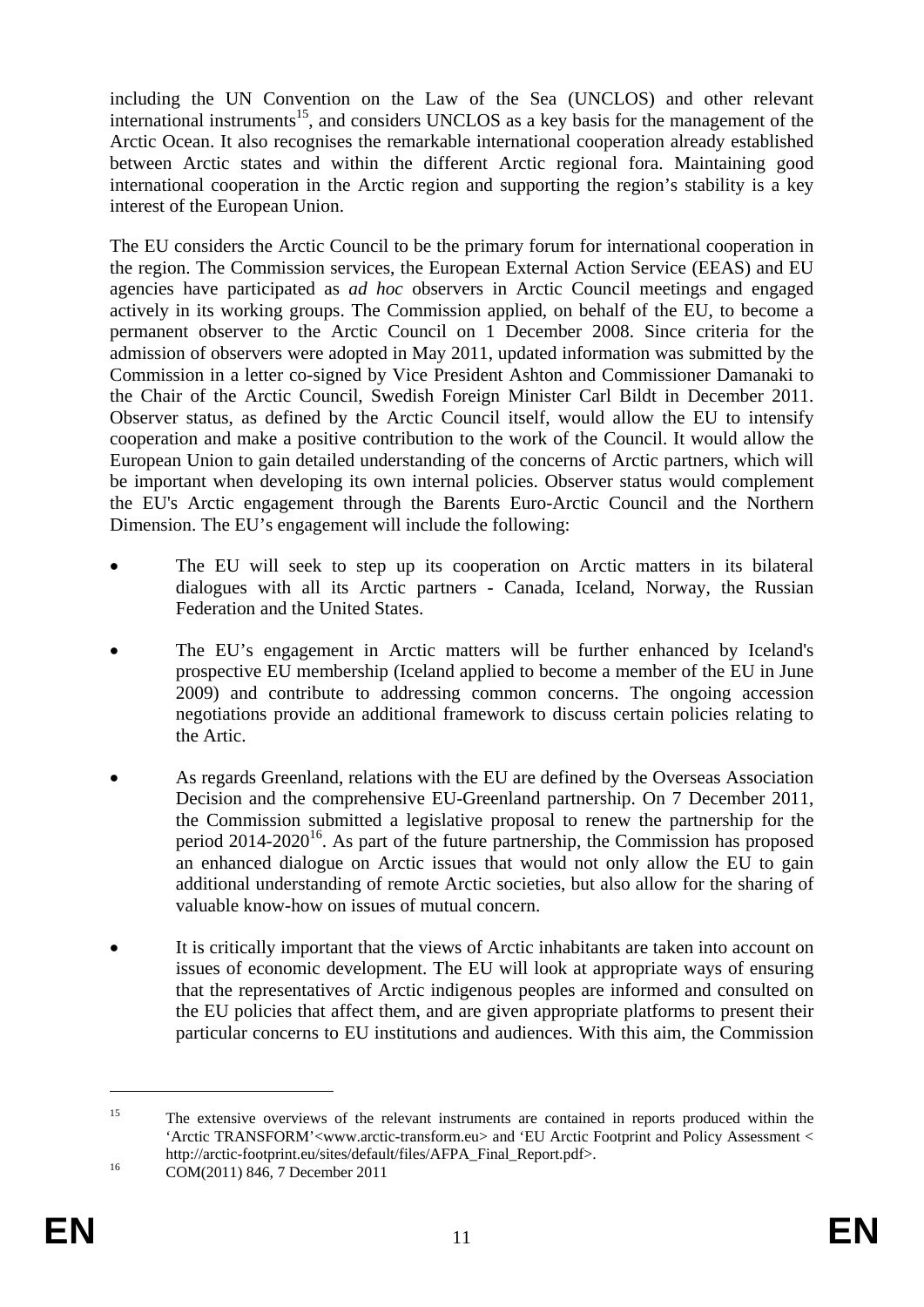and the EEAS will step up their efforts to hold regular dialogues with indigenous peoples.

- The EU will pursue its involvement within relevant international frameworks on Arctic issues such as biodiversity, ecosystem-based management, persistent organic pollutants, marine protected areas, international navigation, environmental and maritime safety standards. This should be based on existing international law, international conventions and agreements, and in cooperation with international bodies, such as the UN, the Arctic Council and the International Maritime Organization (IMO). The EU will also consider ways in which it can support the effective implementation of agreements adopted by the Arctic Council.
- The Commission will continue to cooperate with international partners on reporting and assessments of the state of the marine environment. It will also continue to promote the use of strategic environmental impact assessments in a transboundary context through compliance with the  $Espoo$  Convention<sup>17</sup>. For example, the Commission has continued its dialogue on the Espoo Convention with the Russian Federation, which, in July 2011, launched internal procedures to ratify that convention. In addition, cooperation has been intensified on environmental monitoring under the EU-Russia Partnership for Modernisation.
- On ecosystem management, the EU will continue working through the Oslo and Paris Conventions for the protection of the marine environment of the North-East Atlantic (OSPAR) to establish a network of marine protected areas in the Arctic and to assess the suitability of existing measures to manage oil and gas extraction activities in extreme climatic conditions given their potential environmental impact. The Commission and EU agencies also contribute to work on this issue under the Arctic Council's Protection of the Arctic Marine Environment Working Group. At the same time, the EU continues to suggest within competent UN bodies that biodiversity in areas beyond the reach of national jurisdictions should be protected, possibly under UNCLOS.
- The EU will also enhance its outreach to Arctic non-governmental organisations. The Commission has also intensified dialogue with stakeholders on environmental policy. A project for the establishment of an NGO dialogue on Arctic environmental issues was launched in July 2011. An NGO forum convened for the first time in January 2012, with the aim of meeting twice a year.

# **Part 2 Summary of the EU's contribution to the Arctic since 2008**

Responding to the Council Conclusions of December 2009, this second part of the Joint Communication highlights the increasing range of activities the EU is already undertaking in the region and reviews the issues outlined in the Commission Communication on "The EU and the Arctic Region", published in November 2008. The EU has an important and growing contribution to make to address the challenge of effective environmental protection while developing the Arctic's economic potential in a sustainable manner. This commitment is evidenced by a wide range of activities in the Arctic region focussing on issues such as

<sup>&</sup>lt;sup>17</sup> The Espoo Convention on Environmental Impact Assessment in a Transboundary Context is a United Nations Economic Commission for Europe (UNECE) Convention signed in Espoo, Finland, in 1991 that entered into force in 1997.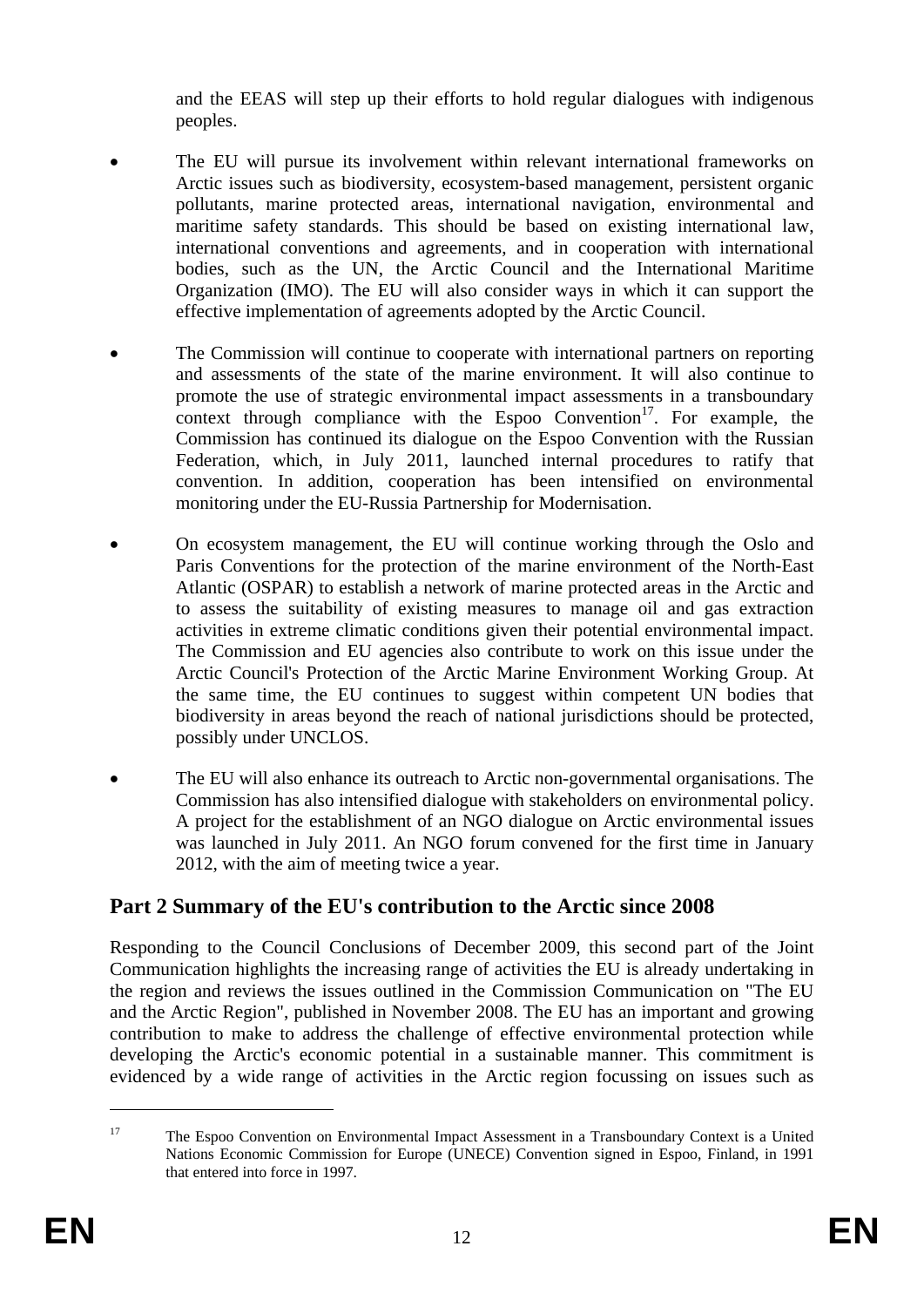climate change, environmental degradation, the sustainable management and exploitation of energy, raw materials and fishing resources as well as new economic activities such as tourism and new routes for maritime transport. The importance of dialogue with the Arctic States and the indigenous peoples in the region is emphasised.

### **1. PROTECTING AND PRESERVING THE ARCTIC IN UNISON WITH ITS POPULATION**

#### *Climate change and environment*

Progress is being made to ensure the necessary global reduction of greenhouse gas (GHG) emissions by all major emitters. The EU is on track to meet its Kyoto climate change commitments, and has incorporated its 20% greenhouse gas reduction commitment into law. The Commission has published a "Roadmap for moving to a competitive low carbon economy in 2050"18. EU action in the area of Key Enabling Technologies, in particular a contribution of high technologies to clean energy production is another element. Taken together, these will have a major impact in reducing Arctic pollution impacts from climate change. The EU also helped to forge the Durban Platform for Enhanced Action in December  $2011^{19}$ , calling for a new comprehensive legal instrument to be agreed by 2015. The EU has also continued to play a prominent role in international efforts to reduce pollution from Persistent Organic Pollutants through both the Stockholm Convention and the Convention on Long-range Transboundary Air Pollution of the United Nations Economic Commission for Europe.

The "EU Arctic Footprint and Policy Assessment"<sup>20</sup> report was published in January 2011. It provides an overview until 2030 of the impact which the EU can have in nine areas including biodiversity, transport, energy, fisheries and climate change. Other research projects benefitting from EU funds (e.g. CLEAR and ArcRisk) are filling critical knowledge gaps on the impact of trans-boundary pollution on the health of Arctic populations. The EU has also promoted use of impact assessments through compliance with the Espoo Convention on environmental impact assessment in a transboundary context and its protocol on strategic environmental assessment. The Commission has continued its dialogue on the Espoo Convention with the Russian Federation, which, in July 2011, launched internal procedures to ratify that convention. In addition, as a priority under the EU-Russia Partnership for Modernisation, cooperation has been intensified on environmental monitoring. The European Environment Agency (EEA) has agreed with its Russian partners on a number of initiatives on joint environmental monitoring, particularly in the Arctic, including the creation of a system to collect and share pollution data from water and air, long range transport of pollutants and improved management of waste and hazardous chemicals.

An agreement on emergency prevention and response in the Barents region, negotiated in the framework of the Barents Euro-Arctic Council (BEAC), was signed by the relevant states in 2008 and ratified by the parties.

<sup>&</sup>lt;sup>18</sup> COM(2011) 112, 8 March 2011

<sup>&</sup>lt;sup>19</sup> United Nations Framework Convention on Climate Change (COP 17 in Durban)

http://arctic-footprint.eu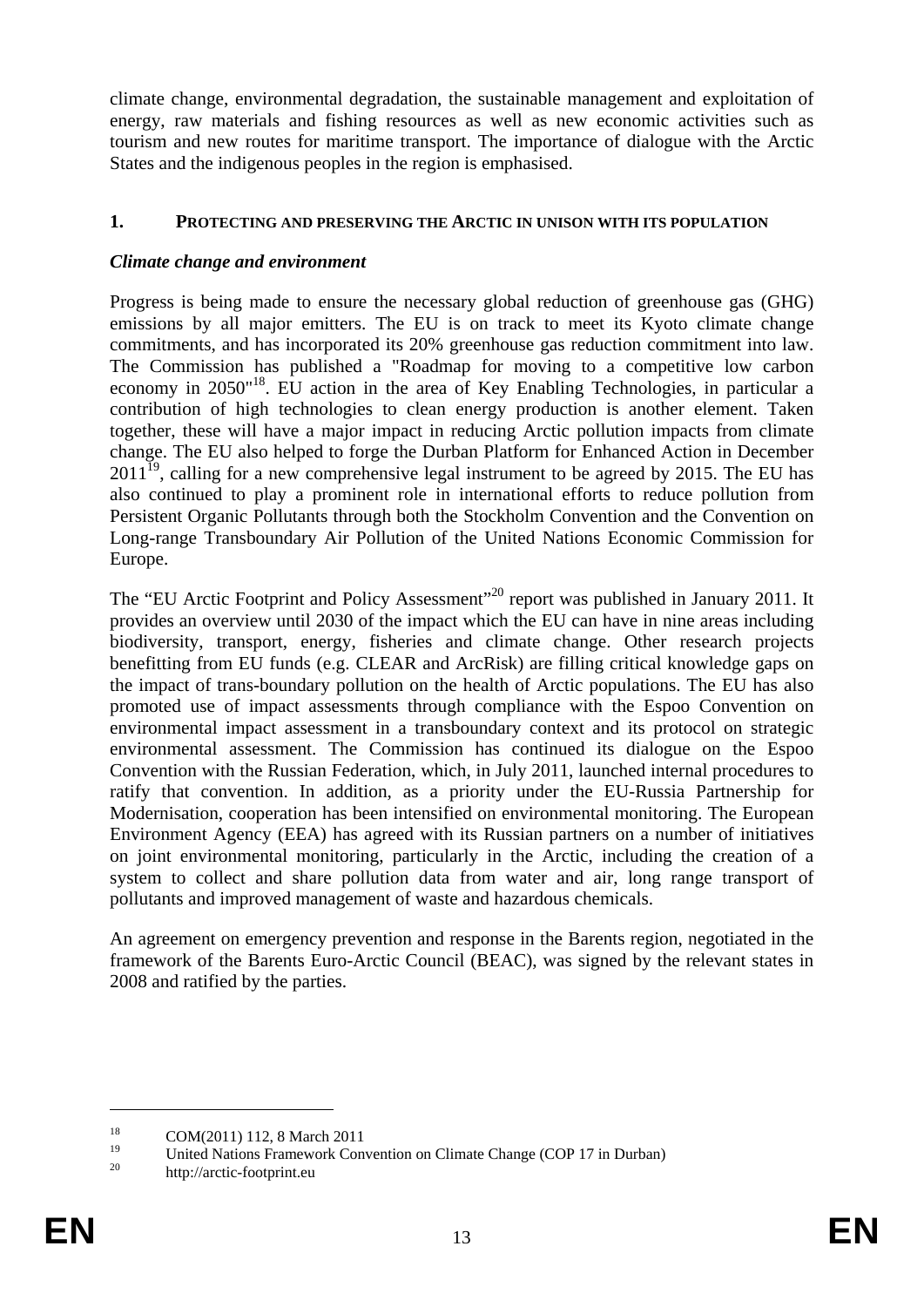## *Support to indigenous peoples and local populations*

The EU has been actively involved in working towards the adoption of the United Nations Declaration on the Rights of Indigenous Peoples. The EU seeks to integrate human rights and indigenous issues into all aspects of its internal and external policies, including its political dialogues with third countries and in regional and multilateral organisations. The EU also provides financial support to civil society organisations working on indigenous issues, in particular through the European Instrument for Democracy and Human Rights (EIDHR).

The Commission has entered into a regular dialogue with the indigenous communities of the Arctic. On 9 March 2010, the Commission hosted an "Arctic Dialogue" workshop<sup>21</sup>. The initiative was well received by participants who underlined the importance of involving indigenous peoples' representatives in decision making. The Commission met again with representatives of Arctic indigenous peoples in Tromsø, Norway, in January 2011. The EEA also invited Arctic indigenous peoples' groups to a workshop in June 2011 to discuss use of lay, local and traditional knowledge in monitoring the Arctic environment and assessing trends and changes affecting the Arctic population.

The EU provides a significant amount of funding through various initiatives to indigenous groups and local populations. Funding programmes during the 2007-2013 co-financing period amount to  $\in$  1.14 billion, or  $\in$  1.98 billion including EU Member States co-financing:

- The 2007-2013 European Regional Development Fund (ERDF) set aside €4.3 million in the cross-border Sápmi sub-programme to support the Sami population in developing its cultural life and industry in a sustainable manner<sup>22</sup>. Additionally, Interreg IVA North<sup>23</sup>, the programme of which Sápmi is a part, with EU funding of  $\epsilon$ 34 million (total  $\epsilon$ 57 million) has the objective of strengthening the attractiveness and competitiveness of the northernmost regions of Finland, Sweden and Norway.
- Similar objectives govern the Botnia-Atlantica<sup>24</sup> programme in covering northern regions of Finland, Sweden and Norway (EU funding of €34.4 million out of a total of  $60.9$  million) and the Sweden-Norway Interreg IVA programme<sup>25</sup> (EU funding of €37 million out of a total of €68 million).
- The Northern Periphery Programme<sup>26</sup> involving Ireland, Finland, Sweden and the United Kingdom as well as the Faroe Islands, Greenland, Iceland and Norway (with possible participation of the Russian Federation and Canada), has a budget of  $\epsilon$ 59 million, of which EU funding amounts to  $\epsilon$ 35 million. The Programme aims to help remote communities in northern Europe develop their economic, social and environmental potential;

<sup>21</sup> https://webgate.ec.europa.eu/maritimeforum/content/1831 22 Total funding €6.7 million. http://www.interregnord.com/en/projects/sapmi/4-sapmi-borderless-

development.aspx<br>
http://www.interregnord.com/en/projects.aspx<br>
24

 $\frac{24}{25}$  http://www.botnia-atlantica.eu

 $\frac{25}{26}$  http://www.interreg-sverige-norge.com/

<sup>26</sup> http://www.northernperiphery.eu/en/projects/main/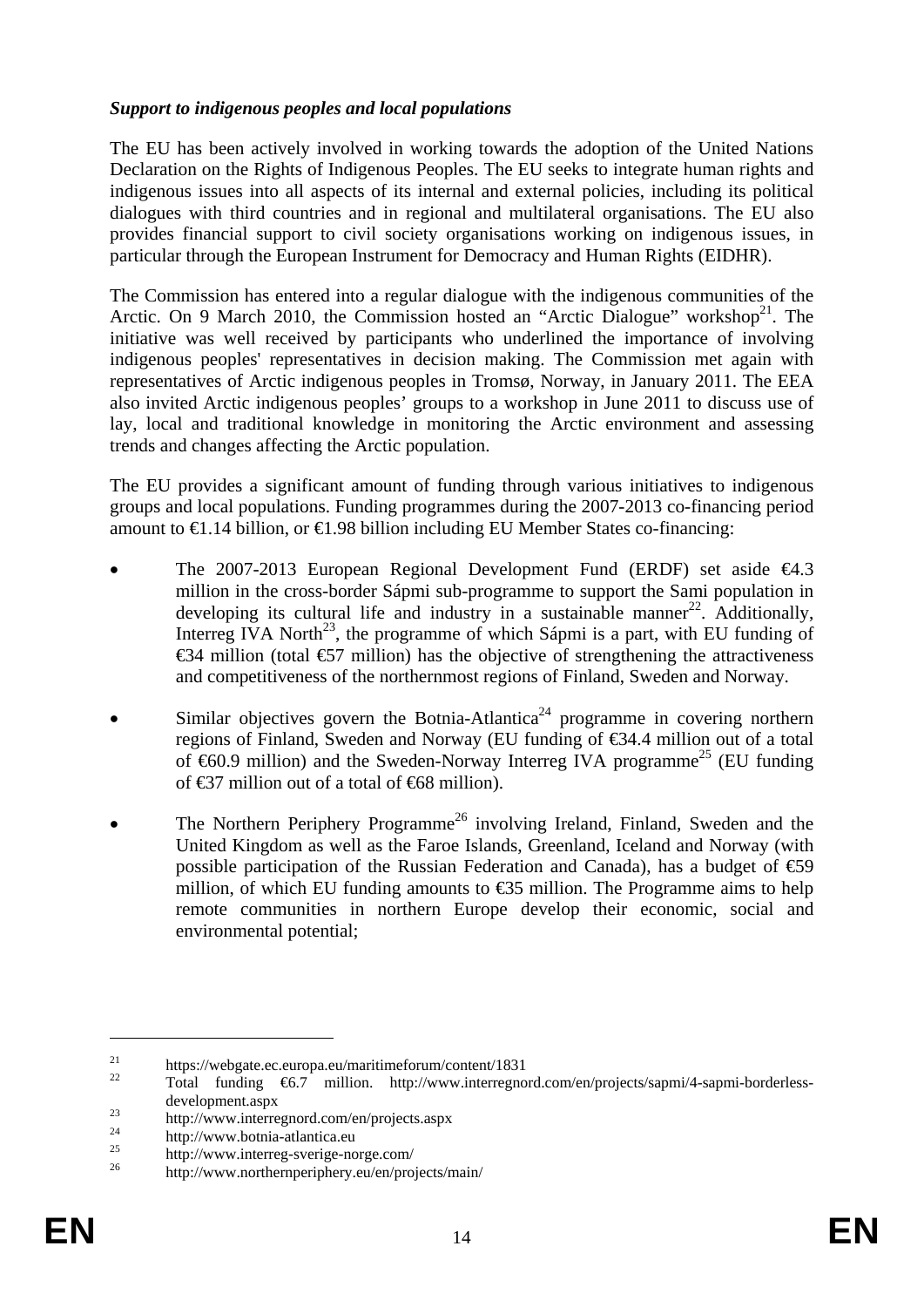- The transnational Baltic Sea Region Programme<sup>27</sup> (of which EU funding amounts to  $\epsilon$ 217 million out of  $\epsilon$ 278 million), finances the Bothnian 'Green Logistic Corridor' to connect northern Scandinavia and the Barents with end markets in the Baltic Sea region and central Europe;
- In the 2007-2013 period ERDF invests  $\epsilon$  243 million in the North Sweden programme and € 177 million in the Mid-North Sweden programme to increase the competitiveness of the regions.<sup>28</sup> Sami issues are integrated into the different priority areas;
- The Northern Finland ERDF Programme<sup>29</sup> is operating with an overall budget of  $\epsilon$ 1.1 billion, of which  $\epsilon$ 3.11.3 million comes from the EU budget. The programme's priorities include measures specifically designed for the Sami, supporting entrepreneurship and business based on the Sami culture;
- The Kolarctic programme<sup>30</sup> is one of 13 cross-border cooperation programmes currently co-funded under the European Neighbourhood and Partnership Instrument (ENPI) and ERDF. The 2007-2013 budget of the programme amounts to  $\epsilon$  0.48 million, of which €28.24 million is EU funding. Northern regions of Finland, Sweden, Norway and the Russian Federation participate in the programme.
- In the sub-Arctic part of the Barents region, another cross-border cooperation programme – the Karelia programme<sup>31</sup> - is operating with an overall budget of  $\epsilon 46.5$ million, of which  $\epsilon$ 23.2 comes from the EU budget and the remaining part consists of contributions from Member States and the Russian Federation;

The Northern Dimension Partnership in Public Health and Social Well-being (NDPHS) has developed a work plan to improve mental health, prevent addiction and promote child development and community health among indigenous peoples. The work plan is to be implemented by 2013.

On the issue of sealing, there was widespread public consultation<sup>32</sup>, including with indigenous peoples, prior to the adoption of EU Regulation 1007/2009 on trade in seal products. Challenges to the legislation have been made by the Inuit community. One application was rejected in September 2011 by the Court of Justice of the EU on the grounds of inadmissibility<sup>33</sup>; a second case is pending. A World Trade Organisation panel has also been constituted to review the ban at the request of Canada and Norway.

## *Research, monitoring and assessments*

Collectively, the EU and its Member States have made a leading contribution to Arctic research over the last 10 years. Around  $\epsilon$  200 million of EU funds has been allocated to Arctic research. The EU promotes research focussed on sustainable development and global

<u>.</u>

<sup>&</sup>lt;sup>27</sup> http://eu.baltic.net/Project\_Database.5308.html?&&contentid=70&contentaction=single

<sup>28</sup> [http://www.tillvaxtverket.se/huvudmeny](http://www.tillvaxtverket.se/huvudmeny/euprogram/programomraden/ovrenorrland)/euprogram/programomraden/ovrenorrland and <http://www.tillvaxtverket.se/huvudmeny/euprogram/programomraden/mellerstanorrland>

<sup>&</sup>lt;sup>29</sup> http://ec.europa.eu/regional\_policy/atlas2007/finland/fi1a\_en.htm?4<br> $\frac{30}{4}$ 

 $\frac{30}{31}$  http://www.kolarcticenpi.info/ourprojects

 $\frac{31}{32}$  http://www.kareliaenpi.eu/en

 $\frac{32}{33}$  http://ec.europa.eu/environment/biodiversity/animal\_welfare/seals/seal\_hunting.htm

Order of the General Court, 6 September 2011, Case T-18/10.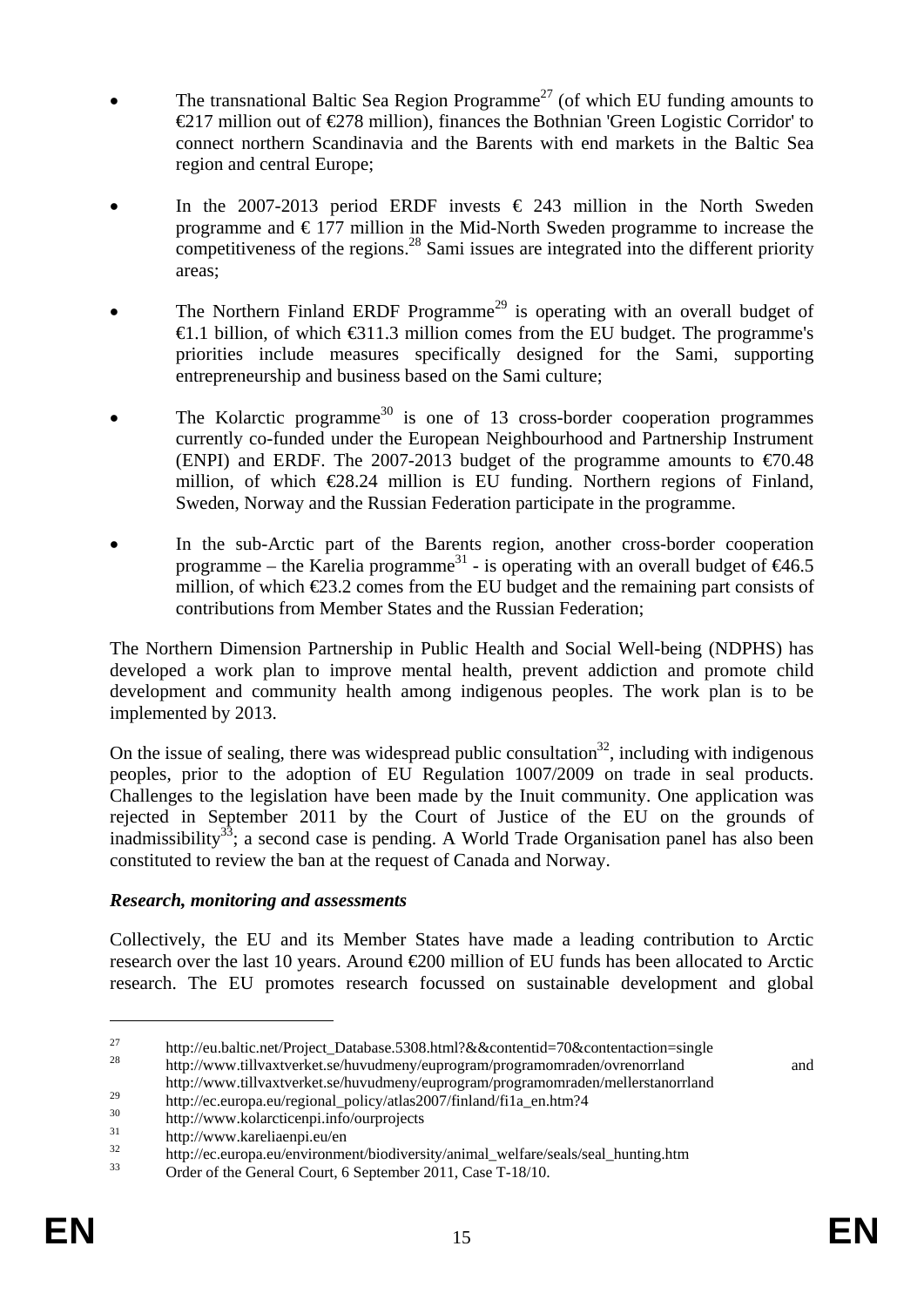environmental change aimed at furthering the understanding of their co-relation with natural processes affecting the Arctic, putting particular emphasis on climate change and increasingly on its impact on local populations and economic activity.

Twelve projects launched since 2008 under the EU's Seventh Framework Programme for Research (FP7) are helping to close gaps in the above fields and to enhance long-term monitoring and data availability on natural and man-made processes in the Arctic. A further eight projects support the creation of new leading research networks and infrastructures in Europe, while strengthening existing ones. The EU's research programmes harbour close relationships with all Arctic states. The Faroe Islands, Norway and Iceland are countries formally associated to FP7 and as such enjoy equivalent rights to EU Member States under this instrument. In addition, the EU has Science and Technology cooperation agreements with Canada, the Russian Federation and the US involving research programmes in the fields of environment, health, fisheries, transport, energy and space. Research partners from these countries regularly participate in FP7 actions.

The EU and projects supported through FP7 actively contribute to international efforts to promote polar research and align international research agendas. Examples of this include the International Polar Year 2007-2009.

In terms of enhancing monitoring and surveillance capabilities, the EU supports the Shared Environmental Information System initiative (SEIS), which aims to modernise current reporting systems and put in place a network providing online access to data. The quality and timeliness of Arctic environmental information should therefore improve and eventually lead to better knowledge-based decision making. In addition, the EU supports other programmes and initiatives with relevance to the Arctic region, such as the Global Monitoring for Environment and Security (GMES), the Group on Earth Observations (GEO) and the Global Earth Observation System of Systems (GEOSS). The EEA has also been active in establishing the Sustained Arctic Observing Network (SAON).

## **2. PROMOTING SUSTAINABLE USE OF NATURAL RESOURCES**

## *Hydrocarbons and raw materials*

Since access to raw materials remains an important element in the EU's drive to move to a high-technology and high value-added economy, the Commission has adopted a Communication on Commodities and Raw Materials which reinforced the three pillar based approach to achieving sustainable supply of raw materials: supply from global markets (external pillar), sustainable supply from sources in the EU and recycling and resource efficiency.

The Commission also recently adopted a Communication entitled "EU Energy Policy: Engaging with Partners beyond Our Borders<sup> $34$ </sup>, setting out a comprehensive strategy for the EU's external relations in energy by improving transparency on energy agreements with third countries, strengthening coordination between Member States and developing energy partnerships with key countries.

<sup>34</sup> COM(2011) 539 of 7 September 2011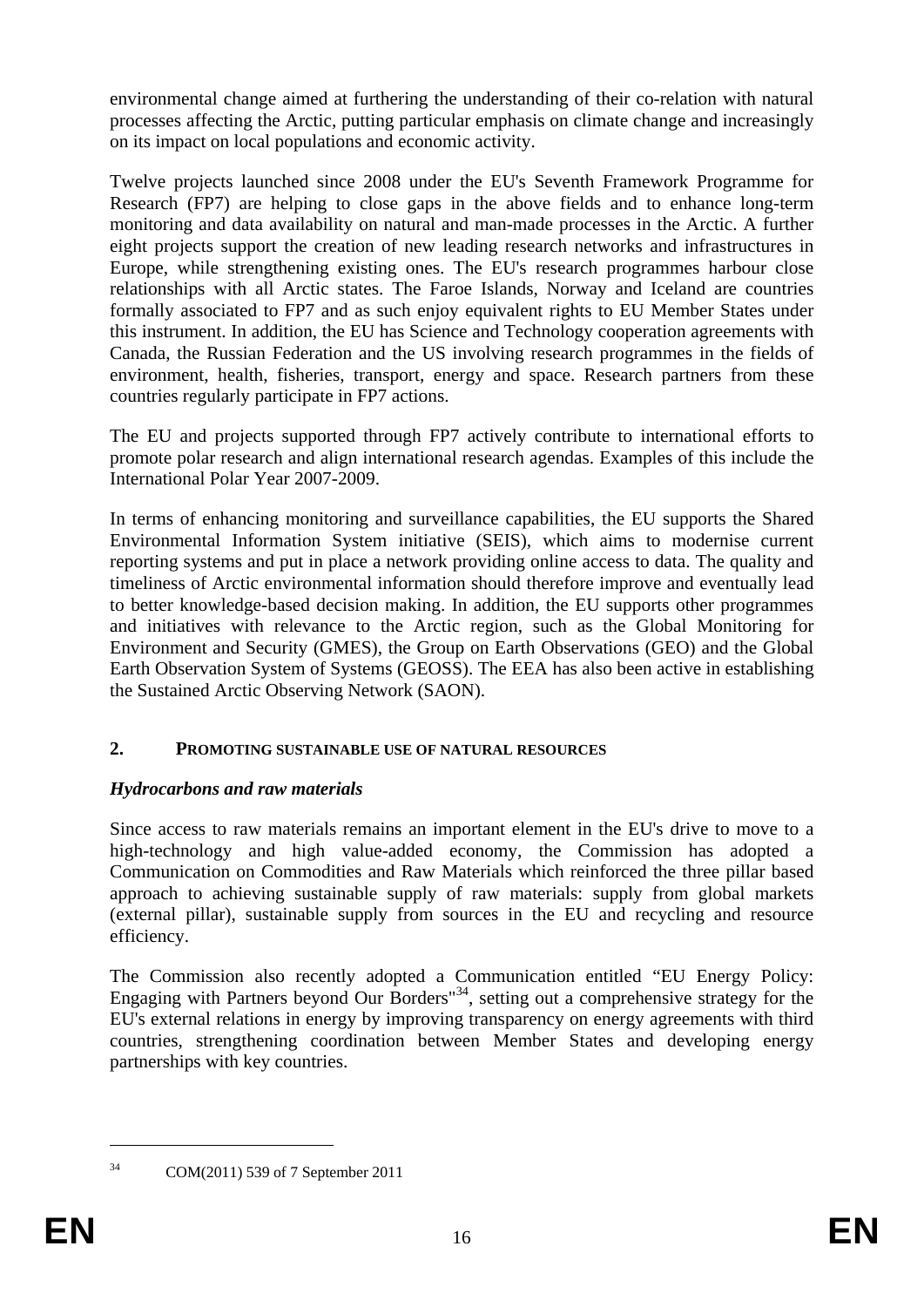# *Transport*

A key EU policy objective remains full compliance with international law and principles as defined in UNCLOS, including the principles of freedom of navigation and the right of innocent passage<sup>35</sup>. A study on "Legal Aspects of Arctic shipping" was completed in April  $2010^{36}$ .

Efforts to establish multi-modal trans-European connections are taking place through the development of Trans-European Networks, which also cover Europe's High North. These are of direct benefit to the Arctic. In addition, Memorandum of understanding on the Northern Dimension Partnership on Transport and Logistics (NDPTL) is now entering in its operational phase, with the identification (for future endorsement by the partners) of an infrastructure network and potential priorities on transport related projects.

## **3. INTERNATIONAL COOPERATION**

The EU's evolving policy on the Arctic aims to establish a coherent and comprehensive approach on matters where the Arctic region has an impact on the EU and vice versa. This is based on existing international law (notably UNCLOS) and cooperation with international bodies, such as the Arctic Council and IMO, as well as with Arctic states, autonomous territories, indigenous peoples, local populations and other stakeholders.

Since 2008, the EU has substantially increased its involvement in Arctic cooperation, notably through its engagement with the Arctic Council and Arctic Council members. The Arctic Council remains the most important forum for international cooperation in the region, and its recent agreement on Cooperation in Aeronautical and Maritime Search and Rescue in the Arctic is an important indicator of its development.

Regional cooperation also takes place through the Barents Euro-Arctic Council, of which the Commission is a member, and the Northern Dimension (ND), which is a common policy of the EU, Iceland, Norway and the Russian Federation. The 2010 ND Ministerial meeting instructed the ND Steering Group "to consider ways to develop the ND Arctic Window without duplicating work within the mandates of the Arctic Council or the Barents Euro-Arctic Council". The ministers noted that consideration would be needed to be given to how indigenous peoples could be included in deliberations. The Steering Group has invited indigenous peoples' representatives to participate in meetings and requested that ND partnerships and initiatives consider further actions regarding the Arctic.

Cooperation also takes place bilaterally with Arctic States. Arctic cooperation is regularly included in the agendas of bilateral meetings with the Arctic states, including Canada, the Russian Federation and the US - strategic partners of the EU. The visits of the High Representative / Vice President Ashton and Commissioner Damanaki in the Arctic areas in Finland, Sweden, Norway, including Svalbard, and Greenland underlined the importance of the region and provided opportunity for firsthand assessment of the changes as well as possibility to discuss the challenges with local populations, Saami and Inuit representatives and Arctic experts.

<u>.</u>

 $\frac{35}{36}$  Transit passage also being stated in the Council Conclusions

<sup>36</sup> https://webgate.ec.europa.eu/maritimeforum/content/2396